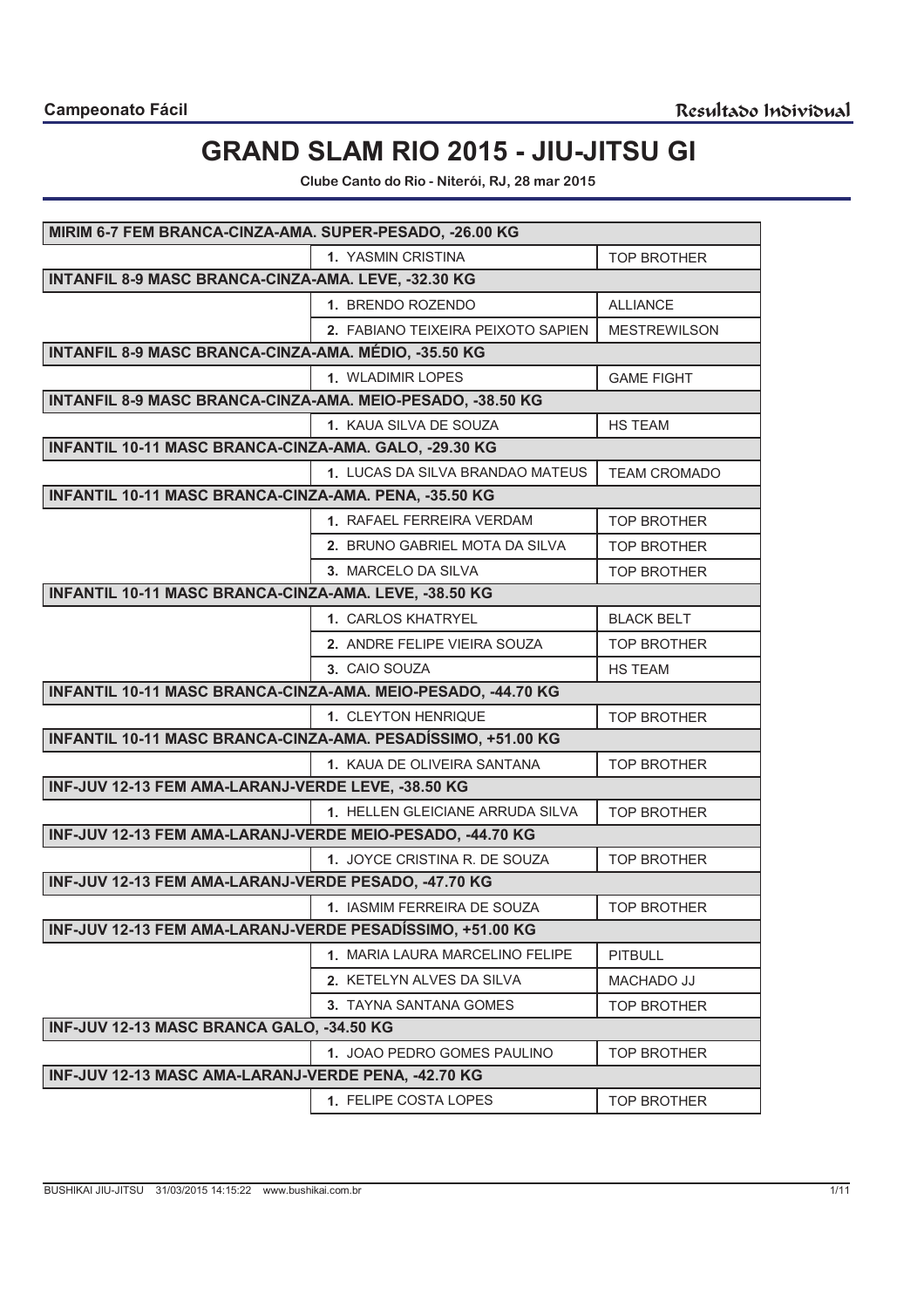| INF-JUV 12-13 MASC AMA-LARANJ-VERDE LEVE, -46.70 KG         |                                    |                     |
|-------------------------------------------------------------|------------------------------------|---------------------|
|                                                             | 1. VITOR MURILO DA SILVA ROCHA     | <b>TOP BROTHER</b>  |
|                                                             | 2. ALEXANDRE GREGORIO              | <b>BLACK BELT</b>   |
|                                                             | 3. ERIK NASCIMENTO DA SILVA        | <b>TOP BROTHER</b>  |
| INF-JUV 12-13 MASC AMA-LARANJ-VERDE MÉDIO, -51.00 KG        |                                    |                     |
|                                                             | 1. PEDRO LEONARDO DA SILVA         | <b>TOP BROTHER</b>  |
| INF-JUV 12-13 MASC AMA-LARANJ-VERDE MEIO-PESADO, -55.50 KG  |                                    |                     |
|                                                             | 1. YURI DA SILVA ROCHA             | BTT\A3              |
| INF-JUV 12-13 MASC AMA-LARANJ-VERDE PESADO, -59.50 KG       |                                    |                     |
|                                                             | 1. MAURILIO PAULA DE CASTRO JR     | <b>ELOI FIGHT</b>   |
| INF-JUV 12-13 MASC AMA-LARANJ-VERDE SUPER-PESADO, -63.50 KG |                                    |                     |
|                                                             | 1. ANIELO TORRES TAMBASCO          | <b>PITBULL</b>      |
| INF-JUV 12-13 MASC AMA-LARANJ-VERDE PESADÍSSIMO, +63.50 KG  |                                    |                     |
|                                                             | 1. LUCA DA SILVEIRA PARISI DE MELO | <b>PITBULL</b>      |
|                                                             | 2. CAUA DE SOUZA ESPINDOLA         | <b>MACUCO TEAM</b>  |
| INF-JUV 14-15 FEM BRANCA MEIO-PESADO, -55.50 KG             |                                    |                     |
|                                                             | 1. LEANDRA RITA ANTUNES MORAIS     | <b>NETO FIGHT</b>   |
|                                                             | 2. JENNIFFER RAMOS                 | <b>TOP BROTHER</b>  |
| INF-JUV 14-15 FEM BRANCA PESADO, -59.50 KG                  |                                    |                     |
|                                                             | 1. CAROLINA DE ARAUJO MACEDO       | <b>TOP BROTHER</b>  |
| INF-JUV 14-15 FEM AMA-LARANJ-VERDE MÉDIO, -51.00 KG         |                                    |                     |
|                                                             | 1. ANA CLARA DA SILVA LAU          | <b>TEAM CROMADO</b> |
| INF-JUV 14-15 FEM AMA-LARANJ-VERDE PESADÍSSIMO, +63.50 KG   |                                    |                     |
|                                                             | 1. ANA CLARA DE SOUZA OLIVEIRA     | <b>CHECKMAT</b>     |
| INF-JUV 14-15 MASC BRANCA GALO, -43.70 KG                   |                                    |                     |
|                                                             | 1. MAURO LUIS                      | <b>TOP BROTHER</b>  |
| INF-JUV 14-15 MASC BRANCA MÉDIO, -60.50 KG                  |                                    |                     |
|                                                             | 1. LEONARDO R. ANTUNES MORAIS      | <b>NETO FIGHT</b>   |
| INF-JUV 14-15 MASC BRANCA MEIO-PESADO, -65.00 KG            |                                    |                     |
|                                                             | 1. RUAN FERREIRA B. DOS SANTOS     | <b>GAME FIGHT</b>   |
| INF-JUV 14-15 MASC BRANCA PESADÍSSIMO, +73.00 KG            |                                    |                     |
|                                                             | 1. GLEISON MACHADO FONSECA         | <b>HS TEAM</b>      |
|                                                             | 2. EDUARDO DE MORAIS               | <b>TOP BROTHER</b>  |
| INF-JUV 14-15 MASC AMA-LARANJ-VERDE GALO, -43.70 KG         |                                    |                     |
|                                                             |                                    |                     |
|                                                             | 1. OTTON HALLEN SALLES BARBOSA     | <b>TOP BROTHER</b>  |
|                                                             | 2. MAURICIO NASCIMENTO DOS ANJOS   | <b>TOP BROTHER</b>  |
| INF-JUV 14-15 MASC AMA-LARANJ-VERDE PENA, -52.50 KG         |                                    |                     |
|                                                             | 1. GABRIEL BONFIM OLINDINO         | <b>TOP BROTHER</b>  |
| INF-JUV 14-15 MASC AMA-LARANJ-VERDE LEVE, -56.50 KG         |                                    |                     |
|                                                             | 1. MATEUS DOS REIS FERREIRA        | <b>TOP BROTHER</b>  |
| INF-JUV 14-15 MASC AMA-LARANJ-VERDE MÉDIO, -60.50 KG        |                                    |                     |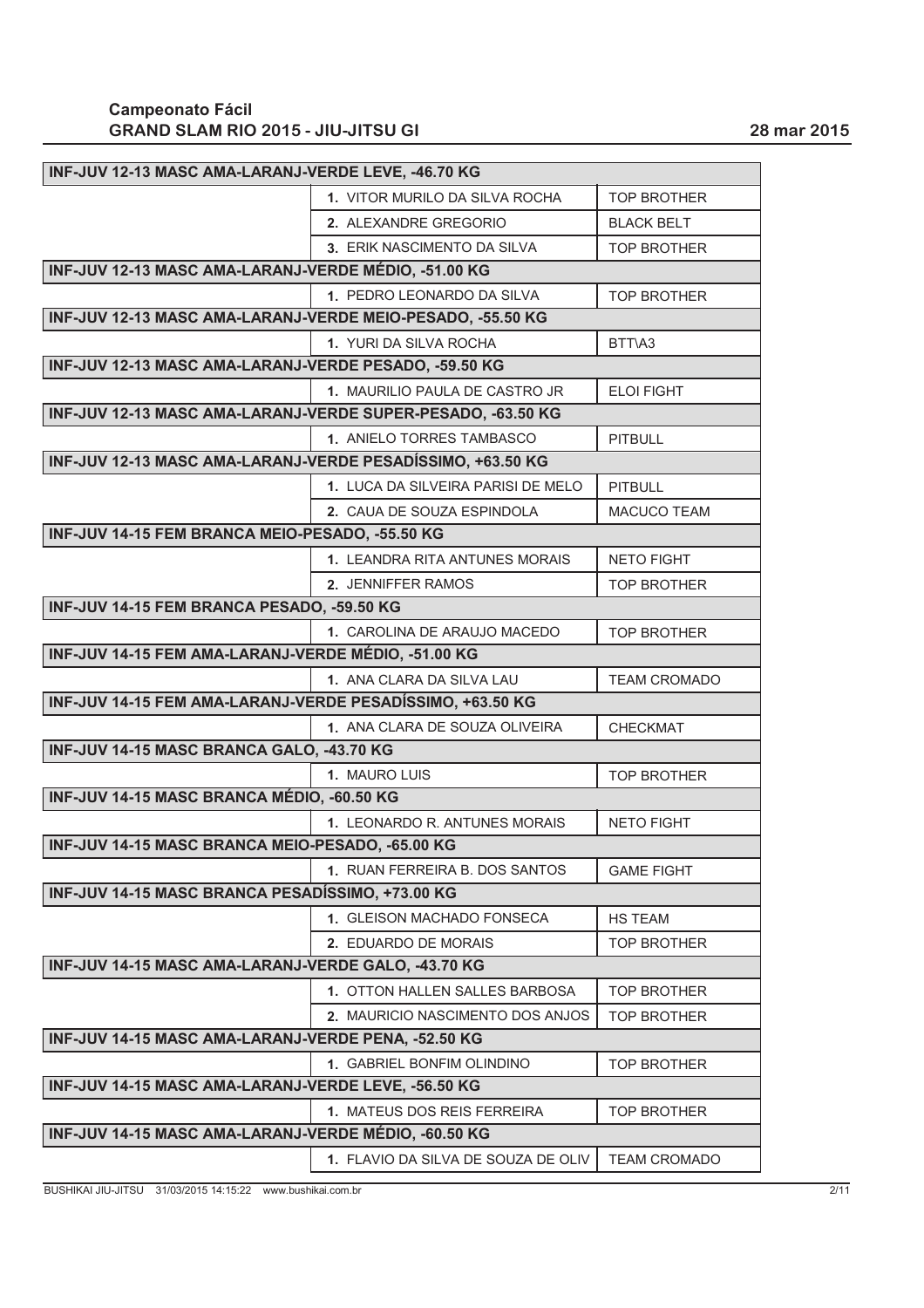| INF-JUV 14-15 MASC AMA-LARANJ-VERDE MEIO-PESADO, -65.00 KG  |                                   |                     |
|-------------------------------------------------------------|-----------------------------------|---------------------|
|                                                             | 1. JHONATHAN MARQUES              | HS TEAM             |
|                                                             | 2. JOAO FELIPE SANTOS DE AZEVEDO  | <b>TOP BROTHER</b>  |
|                                                             | 3. DENILSON SANTOS                | <b>PRVT</b>         |
| INF-JUV 14-15 MASC AMA-LARANJ-VERDE PESADO, -69.00 KG       |                                   |                     |
|                                                             | 1. VICTOR PEIXOTO DA SILVA        | <b>MESTREWILSON</b> |
| INF-JUV 14-15 MASC AMA-LARANJ-VERDE SUPER-PESADO, -73.00 KG |                                   |                     |
|                                                             | 1. MATHEUS VETORACI               | <b>TOP BROTHER</b>  |
|                                                             | 2. DANIEL CAMARA PIRES            | <b>TEAM CROMADO</b> |
| INF-JUV 14-15 MASC AMA-LARANJ-VERDE PESADÍSSIMO, +73.00 KG  |                                   |                     |
|                                                             | 1. DAVI VETORACI                  | <b>TOP BROTHER</b>  |
|                                                             | 2. PEDRO HENRIQUE MAGALDI GODOI   | <b>BTT</b>          |
| JUVENIL 16 E 17 FEM BRANCA LEVE, -56.50 KG                  |                                   |                     |
|                                                             | 1. LIDIA MAIA ANACLETO            | <b>TOP BROTHER</b>  |
|                                                             | 2. VELUMA DIAS MACHADO            | ONG TOP B.          |
| JUVENIL 16 E 17 MASC BRANCA PLUMA, -58.50 KG                |                                   |                     |
|                                                             | 1. YURI LINS MARINHO              | <b>TOP BROTHER</b>  |
| JUVENIL 16 E 17 MASC BRANCA PENA, -64.00 KG                 |                                   |                     |
|                                                             | 1. WDSON MARCHARETH               | <b>TOP BROTHER</b>  |
| JUVENIL 16 E 17 MASC BRANCA LEVE, -69.00 KG                 |                                   |                     |
|                                                             | 1. GUSTAVO SILVA LIMA             | <b>TOP BROTHER</b>  |
| JUVENIL 16 E 17 MASC BRANCA MÉDIO, -74.00 KG                |                                   |                     |
|                                                             | 1. MARCELLO BARBOSA VIANNA        | HS TEAM             |
| JUVENIL 16 E 17 MASC BRANCA PESADÍSSIMO, +89.30 KG          |                                   |                     |
|                                                             | 1. RUBENS MIRANDA                 | <b>TOP BROTHER</b>  |
|                                                             | 2. VITOR HUGO MOREIRA MARQUES     | ONG TOP B.          |
| JUVENIL 16 E 17 MASC AZUL PENA, -64.00 KG                   |                                   |                     |
|                                                             | 1. MATHEUS DE ANDRADE ABADE       | ONG TOP B.          |
|                                                             | 2. WANDERSON RAMOS                | <b>TOP BROTHER</b>  |
|                                                             | 3. MARCELO FIGUEIREDO             | <b>TOP BROTHER</b>  |
| JUVENIL 16 E 17 MASC AZUL LEVE, -69.00 KG                   |                                   |                     |
|                                                             | 1. CARLOS EDUARDO                 | <b>TOP BROTHER</b>  |
|                                                             | 2. PEDRO PAULO A. CONCEIÇÃO DA SI | MACUCO TEAM         |
| JUVENIL 16 E 17 MASC AZUL MÉDIO, -74.00 KG                  |                                   |                     |
|                                                             | 1. DARLAN CASACA                  | <b>LUCIANO MEND</b> |
|                                                             | 2. GIOVANNI RIBEIRO BRUNDO        | <b>ALLIANCE</b>     |
|                                                             | 3. LUCAS CALEL DOS SANTOS         | <b>TOP BROTHER</b>  |
| JUVENIL 16 E 17 MASC AZUL PESADÍSSIMO, +89.30 KG            |                                   |                     |
|                                                             | 1. DANIEL DE LAURO G. R. MONTEIRO | LABJJ               |
|                                                             | 2. ALAN CARLOS MACEDO DA CONCEI   | <b>TOP BROTHER</b>  |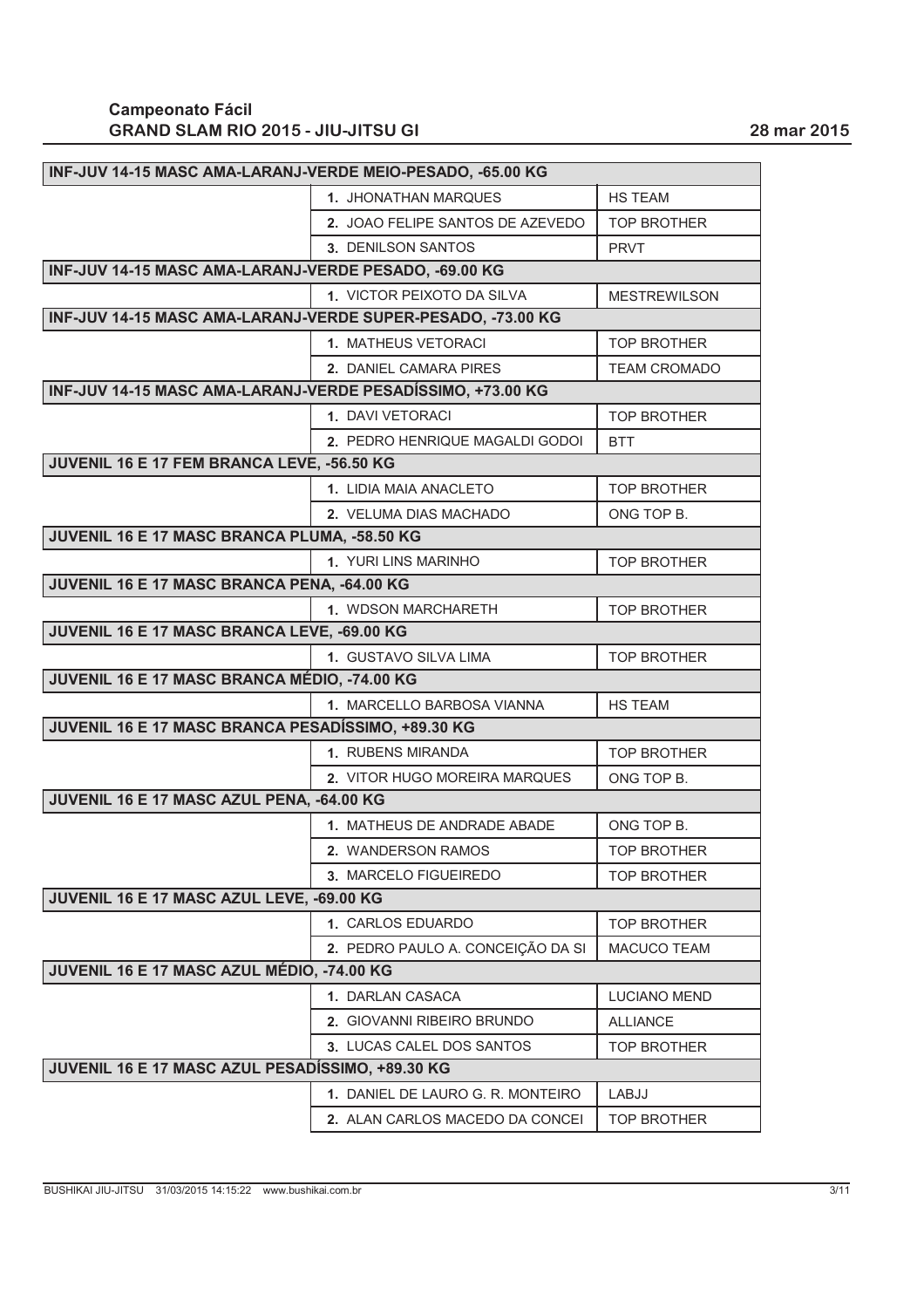| ADULTO FEM BRANCA PLUMA, -53.50 KG        |                                      |                     |
|-------------------------------------------|--------------------------------------|---------------------|
|                                           | 1. PALOMA SOUZA DE MELO SILVA        | <b>SID JACINTHO</b> |
| ADULTO FEM BRANCA MEIO-PESADO, -74.00 KG  |                                      |                     |
|                                           | 1. CARLA CAROLINA ALMEIDA            | <b>TOP BROTHER</b>  |
|                                           | <b>2. PALOMA SOUZA DE MELO SILVA</b> | <b>SID JACINTHO</b> |
|                                           | 3. DAYANNE DE SOUZA C. MORAIS        | <b>TOP BROTHER</b>  |
| ADULTO FEM BRANCA PESADÍSSIMO, +80.00 KG  |                                      |                     |
|                                           | 1. ADRIELLE VIEIRA DA SILVA          | <b>TOP BROTHER</b>  |
| ADULTO FEM AZUL PENA, -58.50 KG           |                                      |                     |
|                                           | 1. AMANDA TORRES SARDINHA            | <b>NOVA UNIAO</b>   |
| ADULTO FEM AZUL LEVE, -64.00 KG           |                                      |                     |
|                                           | 1. AMANDA GOMES PEREIRA              | <b>NETO FIGHT</b>   |
|                                           | 2. ANA CRISTINA HENRIQUE DE OLIVEI   | <b>TOP BROTHER</b>  |
| ADULTO FEM AZUL MÉDIO, -69.00 KG          |                                      |                     |
|                                           | <b>1. PEROLA THARAMM VIANA</b>       | <b>GORDO JJ</b>     |
| ADULTO FEM AZUL-ROXA ABSOLUTO LIVRE       |                                      |                     |
|                                           | 1. JENNYFER ROCHA                    | <b>BLACK BELT</b>   |
| ADULTO FEM ROXA PESADÍSSIMO, +80.00 KG    |                                      |                     |
|                                           | 1. JENNYFER ROCHA                    | <b>BLACK BELT</b>   |
| ADULTO FEM MARROM MÉDIO, -69.00 KG        |                                      |                     |
|                                           | 1. CAROLINE RIBEIRO                  | <b>MAROMBA FT</b>   |
| ADULTO FEM PRETA MÉDIO, -69.00 KG         |                                      |                     |
|                                           | 1. TALITA DE OLIVEIRA                | <b>TOP BROTHER</b>  |
| ADULTO MASC BRANCA PLUMA, -64.00 KG       |                                      |                     |
|                                           | 1. MARCELO FELIPE DOS REIS           | <b>NETO FIGHT</b>   |
|                                           | 2. FABIO BAHIENSE DE SOUZA JR        | <b>GF TEAM</b>      |
|                                           | 3. ROGER GUIMARAES DA SILVA          | <b>FADDA</b>        |
| ADULTO MASC BRANCA PENA, -70.00 KG        |                                      |                     |
|                                           | 1. DANIEL DONY DOS SANTOS MARTIN     | <b>TOP BROTHER</b>  |
|                                           | 2. CARLOS ALBERTO MENDES             | <b>PITBULL</b>      |
|                                           | 3. PAULO DIEGO F. V. DO NASCIMENTO   | <b>ICON</b>         |
| ADULTO MASC BRANCA LEVE, -76.00 KG        |                                      |                     |
|                                           | 1. RAFAEL ROSA DA SILVA              | <b>BTT</b>          |
|                                           | 2. FRANCISCO ANTONIO DE M. SILVA     | <b>PRVT</b>         |
| ADULTO MASC BRANCA MÉDIO, -82.30 KG       |                                      |                     |
|                                           | 1. MARCUS V. FERREIRA MACHADO JR     | <b>NOVA UNIAO</b>   |
| ADULTO MASC BRANCA MEIO-PESADO, -88.30 KG |                                      |                     |
|                                           | 1. ALAN DUARTE                       | <b>BLACK BELT</b>   |
| ADULTO MASC BRANCA PESADÍSSIMO, +100.5 KG |                                      |                     |
|                                           | 1. LUCAS DE OLIVEIRA SILVA           | <b>NETO FIGHT</b>   |
|                                           | 2. LEANDRO LIMA CRISTIANO PEREIRA    | <b>TOP BROTHER</b>  |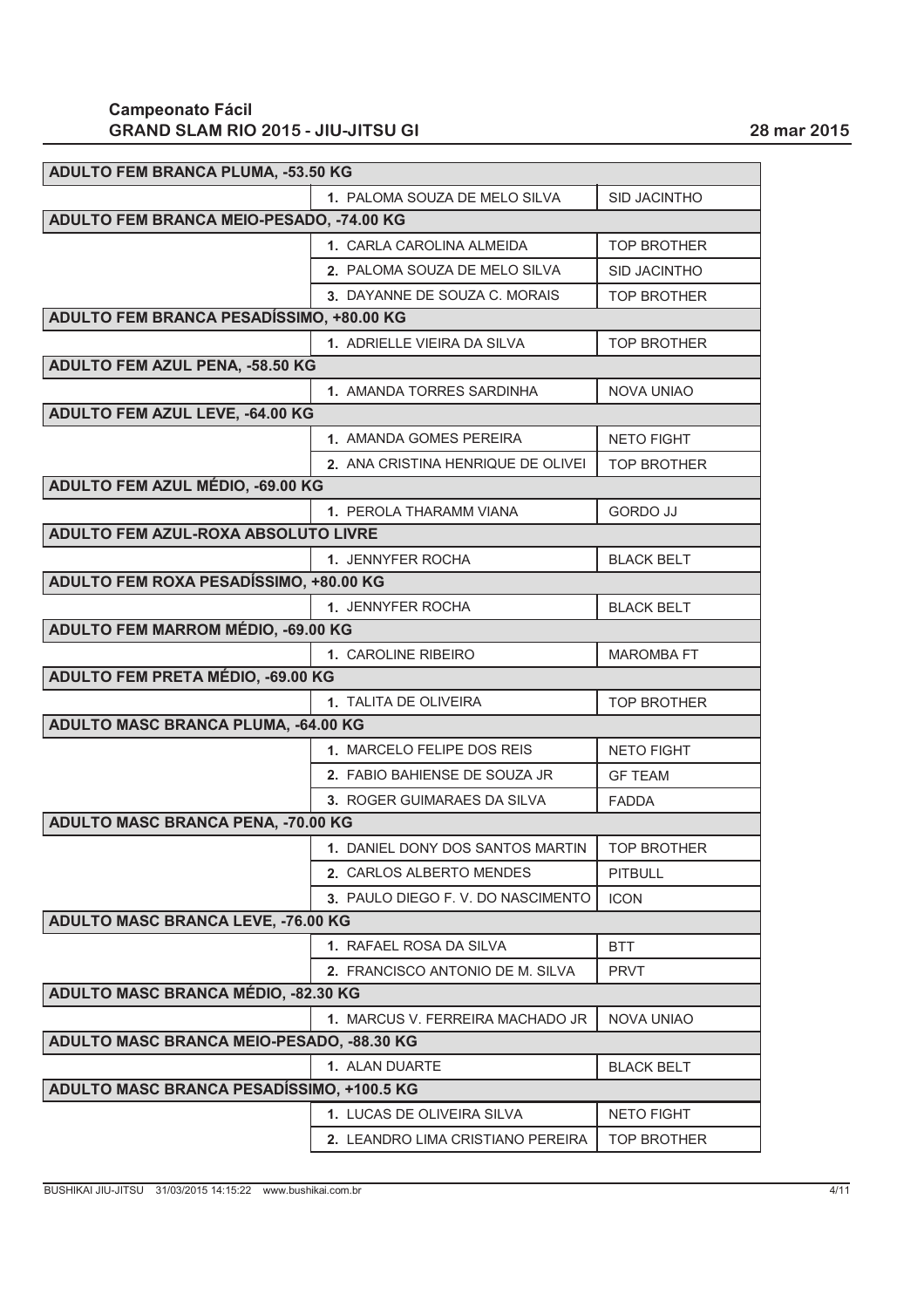| <b>ADULTO MASC BRANCA ABSOLUTO LIVRE</b> |                                     |                     |
|------------------------------------------|-------------------------------------|---------------------|
|                                          | 1. LUCAS DE OLIVEIRA SILVA          | <b>NETO FIGHT</b>   |
|                                          | 2. THALES BICALHO SOARES            | <b>NETO FIGHT</b>   |
|                                          | 3. MARCELO FELIPE DOS REIS          | <b>NETO FIGHT</b>   |
| <b>ADULTO MASC AZUL GALO, -57.50 KG</b>  |                                     |                     |
|                                          | 1. ANTONIO CARLOS SANTOS DE SOUZ    | <b>TOP BROTHER</b>  |
|                                          | 2. ALLEF TELES                      | <b>BLACK BELT</b>   |
|                                          | 3. LUCIANO MARIANO                  | <b>TOP BROTHER</b>  |
| ADULTO MASC AZUL PLUMA, -64.00 KG        |                                     |                     |
|                                          | 1. ANDRE TORRES                     | <b>GAME FIGHT</b>   |
|                                          | 2. YAN SOUZA                        | <b>BLACK BELT</b>   |
|                                          | 3. IGOR LEONARDO SILVA              | <b>TOP BROTHER</b>  |
| <b>ADULTO MASC AZUL PENA, -70.00 KG</b>  |                                     |                     |
|                                          | 1. ROBSON SOARES CABRAL DE OLIVE    | <b>TOP BROTHER</b>  |
|                                          | 2. KHALIBULLA MANSUR                | <b>ALLIANCE</b>     |
|                                          | 3. LEONARDO GOMES                   | <b>TOP BROTHER</b>  |
| <b>ADULTO MASC AZUL LEVE, -76.00 KG</b>  |                                     |                     |
|                                          | 1. JOAO COUBE GERK DUTRA            | <b>ICON</b>         |
|                                          | 2. GLAYSON VANELI DA SILVA          | <b>MACUCO TEAM</b>  |
|                                          | 3. DIOGO WIGAND MESQUITA            | <b>BTT</b>          |
| ADULTO MASC AZUL MÉDIO, -82.30 KG        |                                     |                     |
|                                          | 1. NICOLAS CAMARGOS                 | <b>TOP BROTHER</b>  |
|                                          | 2. JOAO PAULO ALVES FREITAS         | <b>NETO FIGHT</b>   |
|                                          | 3. RONARIO SILVA PIRES              | MACUCO TEAM         |
| ADULTO MASC AZUL MEIO-PESADO, -88.30 KG  |                                     |                     |
|                                          | 1. JHONES FRANCISCO DOS SANTOS      | <b>NETO FIGHT</b>   |
|                                          | 2. PEDRO HENRIK FARIA O. COSTA      | <b>TFT</b>          |
|                                          | 3. ROBERTO FERREIRA SOARES JR       | <b>HS TEAM</b>      |
| ADULTO MASC AZUL PESADO, -94.30 KG       |                                     |                     |
|                                          | 1. IURY BITTENCOURT                 | <b>TOP BROTHER</b>  |
|                                          | 2. MIGUEL MARINHO DOS SANTOS P.     | <b>EPJJ</b>         |
|                                          | <b>3. JOAO PAULO VIANA DA SILVA</b> | <b>MANIMAL</b>      |
| ADULTO MASC AZUL SUPER-PESADO, -100.5 KG |                                     |                     |
|                                          | 1. SALVADOR BARRETO DOS SANTOS      | <b>NOVA UNIAO</b>   |
|                                          | 2. DOUGLAS SILVA DOS SANTOS         | <b>WELTON RIBEI</b> |
| ADULTO MASC AZUL PESADÍSSIMO, +100.5 KG  | 3. WENDERSON DA SILVA PINTO         | <b>PITBULL</b>      |
|                                          |                                     |                     |
|                                          | 1. ADEMILSON A. DO NASCIMENTO       | <b>NOVA UNIAO</b>   |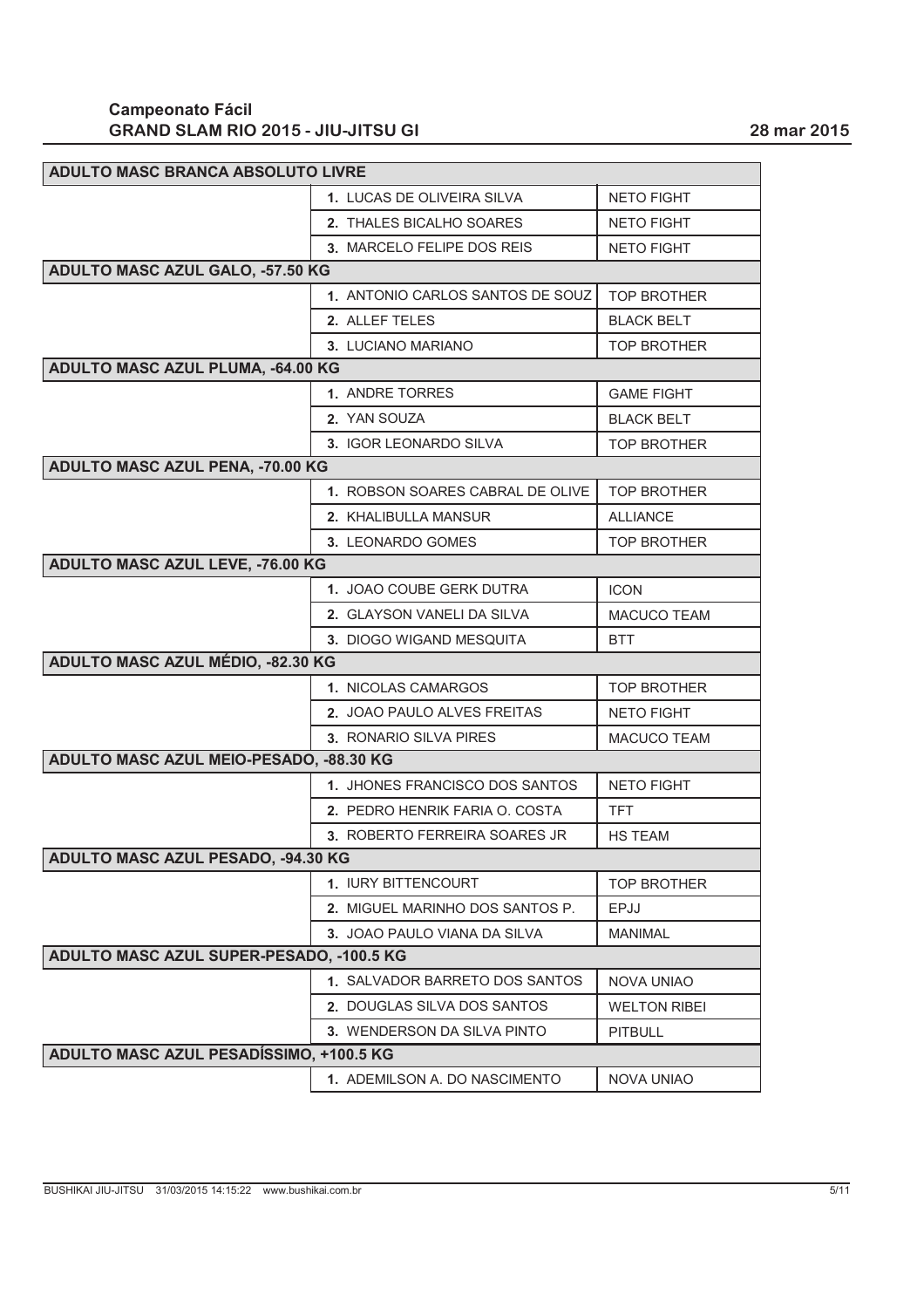| <b>ADULTO MASC AZUL ABSOLUTO LIVRE</b>     |                                   |                     |
|--------------------------------------------|-----------------------------------|---------------------|
|                                            | 1. DOUGLAS SILVA DOS SANTOS       | <b>WELTON RIBEI</b> |
|                                            | 2. SALVADOR BARRETO DOS SANTOS    | <b>NOVA UNIAO</b>   |
|                                            | 3. JHONES FRANCISCO DOS SANTOS    | <b>NETO FIGHT</b>   |
| <b>ADULTO MASC AZUL ESPECIAL</b>           |                                   |                     |
|                                            | 1. MARCOS PEREIRA                 | <b>BLACK BELT</b>   |
| ADULTO MASC ROXA GALO, -57.50 KG           |                                   |                     |
|                                            | 1. LUCAS COSTA                    | <b>HS TEAM</b>      |
|                                            | 2. YAN ROYLES                     | <b>HS TEAM</b>      |
| <b>ADULTO MASC ROXA PLUMA, -64.00 KG</b>   |                                   |                     |
|                                            | 1. EMERSON COSTA                  | <b>BLACK BELT</b>   |
|                                            | 2. PAULO RICARDO SA               | <b>NETO FIGHT</b>   |
| <b>ADULTO MASC ROXA PENA, -70.00 KG</b>    |                                   |                     |
|                                            | 1. MAYQUE SOARES ROCHA            | <b>TOP BROTHER</b>  |
|                                            | 2. ALLAN AUGUSTO GADELHA          | <b>INFIGHT</b>      |
|                                            | 3. FELIPE TRAJANO                 | <b>GRACIE BARRA</b> |
|                                            | 4. ALEXANDER DE OLIVEIRA          | <b>TOP BROTHER</b>  |
| <b>ADULTO MASC ROXA LEVE, -76.00 KG</b>    |                                   |                     |
|                                            | 1. LUIZ FERNANDO FERREIRA DE SOUZ | <b>TOP BROTHER</b>  |
|                                            | 2. LUCAS DE ARAUJO GOMES          | <b>ALLIANCE</b>     |
|                                            | 3. ANDRE VICTOR                   | <b>TOP BROTHER</b>  |
| ADULTO MASC ROXA MEIO-PESADO, -88.30 KG    |                                   |                     |
|                                            | 1. JHONATAN MENEZES               | <b>TOP BROTHER</b>  |
|                                            | 2. FELIPE B.M. DA LUZ             | ONG TOP B.          |
| ADULTO MASC ROXA PESADO, -94.30 KG         |                                   |                     |
|                                            | 1. ALLAN DE SOUZA D.              | <b>ORIENTE</b>      |
|                                            | 2. LEANDRO DA SILVA RAMOS         | <b>PITBULL</b>      |
| ADULTO MASC ROXA PESADÍSSIMO, +100.5 KG    |                                   |                     |
|                                            | 1. ALLAN DIEGO BARCELOS           | <b>GRACIE HUMAI</b> |
| ADULTO MASC ROXA ABSOLUTO LIVRE            |                                   |                     |
|                                            | 1. LUCAS DE ARAUJO GOMES          | <b>ALLIANCE</b>     |
|                                            | 2. EMERSON COSTA                  | <b>BLACK BELT</b>   |
|                                            | 3. ALLAN DIEGO BARCELOS           | <b>GRACIE HUMAI</b> |
| <b>ADULTO MASC MARROM PLUMA, -64.00 KG</b> |                                   |                     |
|                                            | 1. ARLEY VILELA DE AZEVEDO        | <b>GF TEAM</b>      |
|                                            | 2. CARLOS EDUARDO                 | <b>TOP BROTHER</b>  |
| ADULTO MASC MARROM PENA, -70.00 KG         |                                   |                     |
|                                            | 1. ANDERSON FLAGNER               | <b>TOP BROTHER</b>  |
| <b>ADULTO MASC MARROM LEVE, -76.00 KG</b>  |                                   |                     |
|                                            | 1. CARLOS ALBERTO M. JESUS        | <b>TOP BROTHER</b>  |
|                                            | 2. JOSE ALBERTO PANTOJA DA LUZ    | <b>NOVA UNIAO</b>   |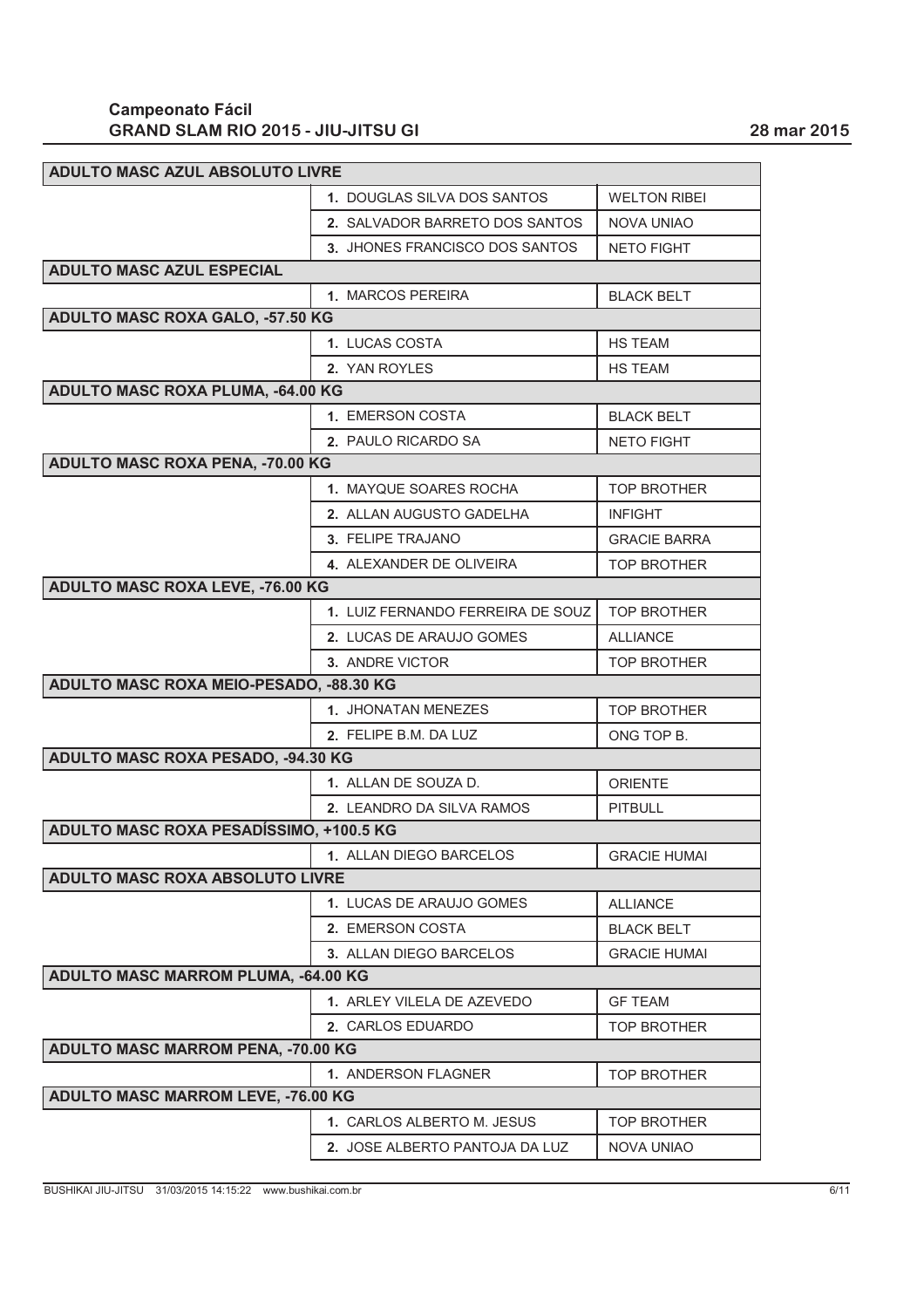| ADULTO MASC MARROM MÉDIO, -82.30 KG        |                                   |                     |
|--------------------------------------------|-----------------------------------|---------------------|
|                                            | 1. LEONARDO D. AMARAL             | <b>ALLIANCE</b>     |
|                                            | 2. GUILHERME BASILIO GUIMARAES    | <b>GF TEAM</b>      |
|                                            | 3. RAFAEL PONTES                  | <b>TOP BROTHER</b>  |
| ADULTO MASC MARROM MEIO-PESADO, -88.30 KG  |                                   |                     |
|                                            | 1. CELSON AUGUSTO CAETANO         | <b>CESARMAILLET</b> |
|                                            | 2. CESAR RODRIGUES                | <b>TOP BROTHER</b>  |
|                                            | 3. JOSIVALDO SILVA                | <b>GF TEAM</b>      |
| ADULTO MASC MARROM SUPER-PESADO, -100.5 KG |                                   |                     |
|                                            | 1. NEEMIAS ALESSANDRO SOUZA DA S  | <b>TOP BROTHER</b>  |
| ADULTO MASC MARROM PESADÍSSIMO, +100.5 KG  |                                   |                     |
|                                            | 1. LEONARDO OLIVEIRA DE BARROS    | <b>MACUCO TEAM</b>  |
| <b>ADULTO MASC MARROM ABSOLUTO LIVRE</b>   |                                   |                     |
|                                            | 1. CELSON AUGUSTO CAETANO         | <b>CESARMAILLET</b> |
|                                            | 2. LEONARDO D. AMARAL             | <b>ALLIANCE</b>     |
|                                            | 3. JOSE ALBERTO PANTOJA DA LUZ    | <b>NOVA UNIAO</b>   |
| <b>ADULTO MASC PRETA PENA, -70.00 KG</b>   |                                   |                     |
|                                            | 1. RAPHAEL DA COSTA CADENA        | $A2$ JJ             |
|                                            | 2. ERICK MORAIS DE SA             | <b>MAROMBA FT</b>   |
| ADULTO MASC PRETA LEVE, -76.00 KG          |                                   |                     |
|                                            | 1. GENES MARTINS DE FREITAS NETO  | <b>NETO FIGHT</b>   |
| ADULTO MASC PRETA MÉDIO, -82.30 KG         |                                   |                     |
|                                            | 1. RUAN QUINTANILHA DA SILVA      | <b>NR JIUJITSU</b>  |
|                                            | 2. ALLAN CARLOS F. MENDES         | <b>GORDO JJ</b>     |
|                                            | 3. CAIO MARCELO PIRES DE OLIVEIRA | <b>GORDO JJ</b>     |
| ADULTO MASC PRETA MEIO-PESADO, -88.30 KG   |                                   |                     |
|                                            | 1. GUSTAVO ROSA DA SILVA          | A <sub>2</sub> JJ   |
|                                            | 2. MOISES FERNANDES CAVALCANTE    | LBLA                |
| ADULTO MASC PRETA PESADO, -94.30 KG        |                                   |                     |
|                                            | 1. ANDERSON SOUZA                 | <b>TOP BROTHER</b>  |
| ADULTO MASC PRETA PESADÍSSIMO, +100.5 KG   |                                   |                     |
|                                            | 1. JACINTO CORREIA DAS NEVES JR   | <b>GF TEAM</b>      |
|                                            | 2. BRUNO LEONARDO TORRES DE SOU   | <b>GRACIE HUMAI</b> |
|                                            | 3. THIAGO DOS SANTOS              | <b>TOP BROTHER</b>  |
| ADULTO MASC PRETA ABSOLUTO LIVRE           |                                   |                     |
|                                            | 1. JACINTO CORREIA DAS NEVES JR   | <b>GF TEAM</b>      |
|                                            | 2. BRUNO LEONARDO TORRES DE SOU   | <b>GRACIE HUMAI</b> |
|                                            | 3. ERICK MORAIS DE SA             | <b>MAROMBA FT</b>   |
| <b>MASTER MASC BRANCA LEVE, -76.00 KG</b>  |                                   |                     |
|                                            | 1. HUGO DA SILVA BARBOSA JUNIOR   | <b>TOP BROTHER</b>  |
|                                            | 2. EDSON ALMEIDA SANTANA FILHO    | TOP BROTHER         |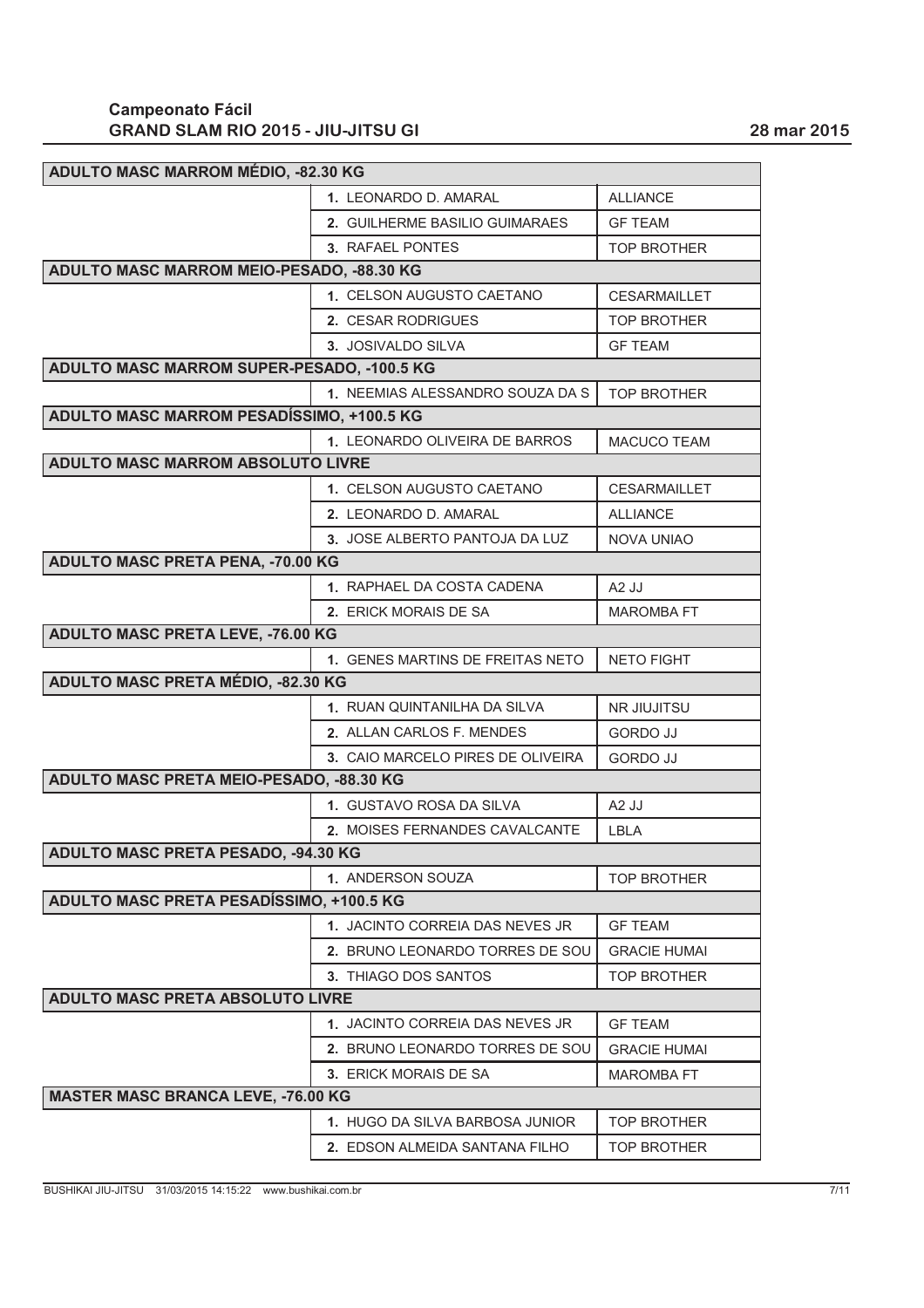| MASTER MASC BRANCA MEIO-PESADO, -88.30 KG        |                                        |                     |
|--------------------------------------------------|----------------------------------------|---------------------|
|                                                  | 1. JOSE CARLOS PEREIRA FERREIA JR      | MACUCO TEAM         |
| <b>MASTER MASC BRANCA PESADO, -94.00 KG</b>      |                                        |                     |
|                                                  | 1. DENILSON LOPES DA SILVA             | <b>MAROMBA FT</b>   |
|                                                  | 2. FILIPE CORREIA DA SILVA             | <b>NOVA UNIAO</b>   |
| <b>MASTER MASC BRANCA PESADÍSSIMO, +100.5 KG</b> |                                        |                     |
|                                                  | 1. LEONARDO BARRA                      | <b>TOP BROTHER</b>  |
|                                                  | 2. MARCOS VINICIUS M. FREITAS          | NR JIUJITSU         |
|                                                  | 3. GLAIDSON DE JESUS SANTOS            | <b>NOVA UNIAO</b>   |
| <b>MASTER MASC BRANCA ABSOLUTO LIVRE</b>         |                                        |                     |
|                                                  | 1. GLAIDSON DE JESUS SANTOS            | <b>NOVA UNIAO</b>   |
| <b>MASTER MASC AZUL LEVE, -76.00 KG</b>          |                                        |                     |
|                                                  | 1. GABRIEL QUINTANILHA                 | <b>PRVT</b>         |
|                                                  | 2. JOEL RIBEIRO CORREA                 | <b>GORDO JJ</b>     |
| <b>MASTER MASC AZUL MÉDIO, -82.30 KG</b>         |                                        |                     |
|                                                  | 1. LEONARDO TAKIGUTI                   | <b>TOP BROTHER</b>  |
| MASTER MASC AZUL MEIO-PESADO, -88.30 KG          |                                        |                     |
|                                                  | 1. ELDER LARA DIAS                     | <b>PRVT</b>         |
|                                                  | 2. EUDES SANTOS SILVA                  | <b>PITBULL</b>      |
|                                                  | 3. FERNANDO FREITAS BADAIA             | <b>PITBULL</b>      |
| MASTER MASC AZUL PESADO, -94.30 KG               |                                        |                     |
|                                                  | 1. JONAS AMORIM PINTO                  | <b>GRACIE HUMAI</b> |
|                                                  |                                        |                     |
| <b>MASTER MASC AZUL PESADÍSSIMO, +100.5 KG</b>   |                                        |                     |
|                                                  | 1. LEANDRO MOTA                        | <b>BLACK BELT</b>   |
| <b>MASTER MASC AZUL ABSOLUTO LIVRE</b>           |                                        |                     |
|                                                  | 1. LEANDRO MOTA                        | <b>BLACK BELT</b>   |
|                                                  | 2. EUDES SANTOS SILVA                  | <b>PITBULL</b>      |
| <b>MASTER MASC ROXA PENA, -70.00 KG</b>          |                                        |                     |
|                                                  | 1. JOAO BATISTA DA COSTA               | <b>NETO FIGHT</b>   |
|                                                  | 2. WANDERSON F. DA RESSUREIÇÃO         | CARLSON G.          |
| <b>MASTER MASC ROXA LEVE, -76.00 KG</b>          |                                        |                     |
|                                                  | <b>1. ALEXANDRE GUIMARAES DE CASTR</b> | <b>LUCIANO MEND</b> |
|                                                  | 2. ALBERTO RICARDO DE OLIVEIRA         | TOP BROTHER         |
| <b>MASTER MASC ROXA SUPER-PESADO, -100.5 KG</b>  |                                        |                     |
|                                                  | 1. CLEVERSON LUIS                      | <b>TOP BROTHER</b>  |
| <b>MASTER MASC ROXA PESADÍSSIMO, +100.5 KG</b>   |                                        |                     |
|                                                  | 1. LEONARDO GOMES DOS SANTOS           | <b>NOVA UNIAO</b>   |
|                                                  | 2. LEONARDO HONORIO                    | <b>TOP BROTHER</b>  |
|                                                  | 3. EDUARDO FOLGOSA                     | <b>TOP BROTHER</b>  |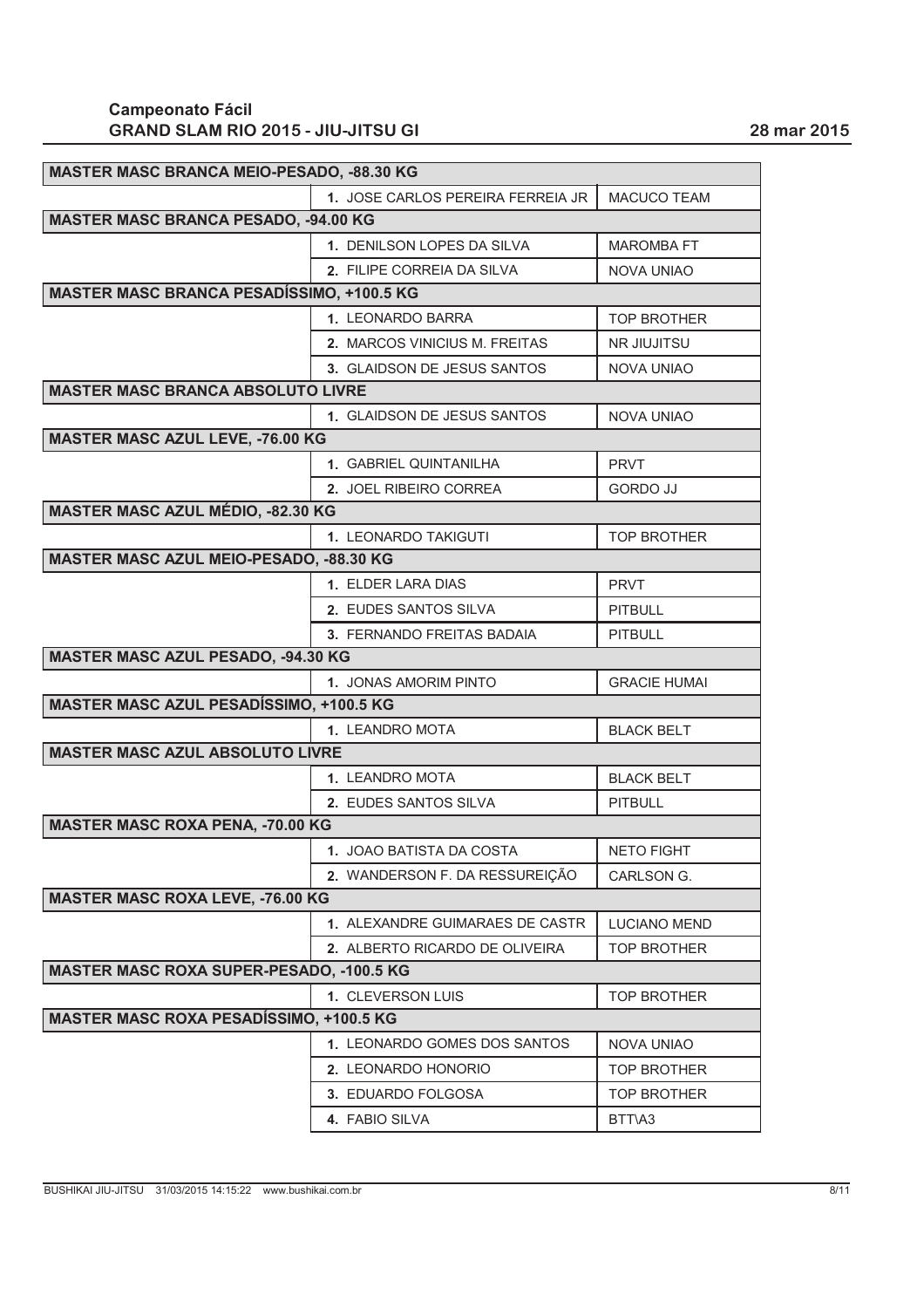| <b>MASTER MASC ROXA ABSOLUTO LIVRE</b>           |                                  |                    |
|--------------------------------------------------|----------------------------------|--------------------|
|                                                  | 1. LEONARDO GOMES DOS SANTOS     | <b>NOVA UNIAO</b>  |
| <b>MASTER MASC MARROM MÉDIO, -82.30 KG</b>       |                                  |                    |
|                                                  | 1. ROBSON LOPES DA CRUZ          | <b>TOP BROTHER</b> |
| <b>MASTER MASC PRETA PENA, -70.00 KG</b>         |                                  |                    |
|                                                  | 1. JOSUEL MOREIRA MORAIS         | <b>GAME FIGHT</b>  |
|                                                  | 2. MICHEL DA SILVA               | A <sub>2</sub> JJ  |
| <b>MASTER MASC PRETA LEVE, -76.00 KG</b>         |                                  |                    |
|                                                  | 1. GENES MARTINS DE FREITAS NETO | <b>NETO FIGHT</b>  |
|                                                  | 2. JOEL CARLOS                   | <b>TOP BROTHER</b> |
|                                                  | 3. HUAMBO PEREIRA                | <b>TOP BROTHER</b> |
| MASTER MASC PRETA MÉDIO, -82.00 KG               |                                  |                    |
|                                                  | 1. IAPONAN MIRANDA VILLAÇA       | <b>TOP BROTHER</b> |
|                                                  | 2. VINICIUS R. DE S. FERREIRA    | <b>NOVA UNIAO</b>  |
|                                                  | 3. FLAVIO NASCIMENTO             | <b>TOP BROTHER</b> |
| MASTER MASC PRETA MEIO-PESADO, -88.30 KG         |                                  |                    |
|                                                  | 1. FILIPE DA SILVA CYRIACO       | <b>NOVA UNIAO</b>  |
|                                                  | 2. LEANDRO ARAUJO                | BTT\A3             |
|                                                  | 3. BRUNO CRUZ DE SOUZA           | <b>TOP BROTHER</b> |
| <b>MASTER MASC PRETA PESADO, -94.30 KG</b>       |                                  |                    |
|                                                  | 1. JOCEMILSON NASCIMENTO LEAL    | <b>TEAM LEAL</b>   |
| <b>MASTER MASC PRETA SUPER-PESADO, -100.5 KG</b> |                                  |                    |
|                                                  | 1. LEONARDO GOLINELO SANATORE    | <b>NOVA UNIAO</b>  |
|                                                  | 2. DANIEL MENDES                 | <b>BLACK BELT</b>  |
| <b>MASTER MASC PRETA PESADÍSSIMO, +100.5 KG</b>  |                                  |                    |
|                                                  | 1. TANCREDO FRANCISCO            | <b>TOP BROTHER</b> |
|                                                  | 2. ARLEM PINHEIRO                | <b>TOP BROTHER</b> |
| <b>MASTER MASC PRETA ABSOLUTO LIVRE</b>          |                                  |                    |
|                                                  | 1. IAPONAN MIRANDA VILLAÇA       | <b>TOP BROTHER</b> |
|                                                  | 2. DANIEL MENDES                 | <b>BLACK BELT</b>  |
| <b>SÊNIOR 1-2 MASC ROXA ABSOLUTO LIVRE</b>       |                                  |                    |
|                                                  | 1. ADEILTON MAGALHAES MOREIRA    | <b>NOVA UNIAO</b>  |
| SÊNIOR 1-2 MASC MARROM ABSOLUTO LIVRE            |                                  |                    |
|                                                  | 1. DANIEL OLIVEIRA DA SILVA      | PRIME TEAM         |
| SÊNIOR 1-2 MASC PRETA ABSOLUTO LIVRE             |                                  |                    |
|                                                  | 1. AMARILDO DUMAS                | <b>GORDO JJ</b>    |
|                                                  | 2. SERGIO LOURENÇO PEREIRA JR    | <b>FADDA</b>       |
| SÊNIOR 1 MASC BRANCA MÉDIO, -82.00 KG            |                                  |                    |
|                                                  | 1. MARTYTHON OLIVEIRA BALBY      | ONG TOP B.         |
|                                                  | 2. ADAILSON DA SILVA PORTO       | TOP BROTHER        |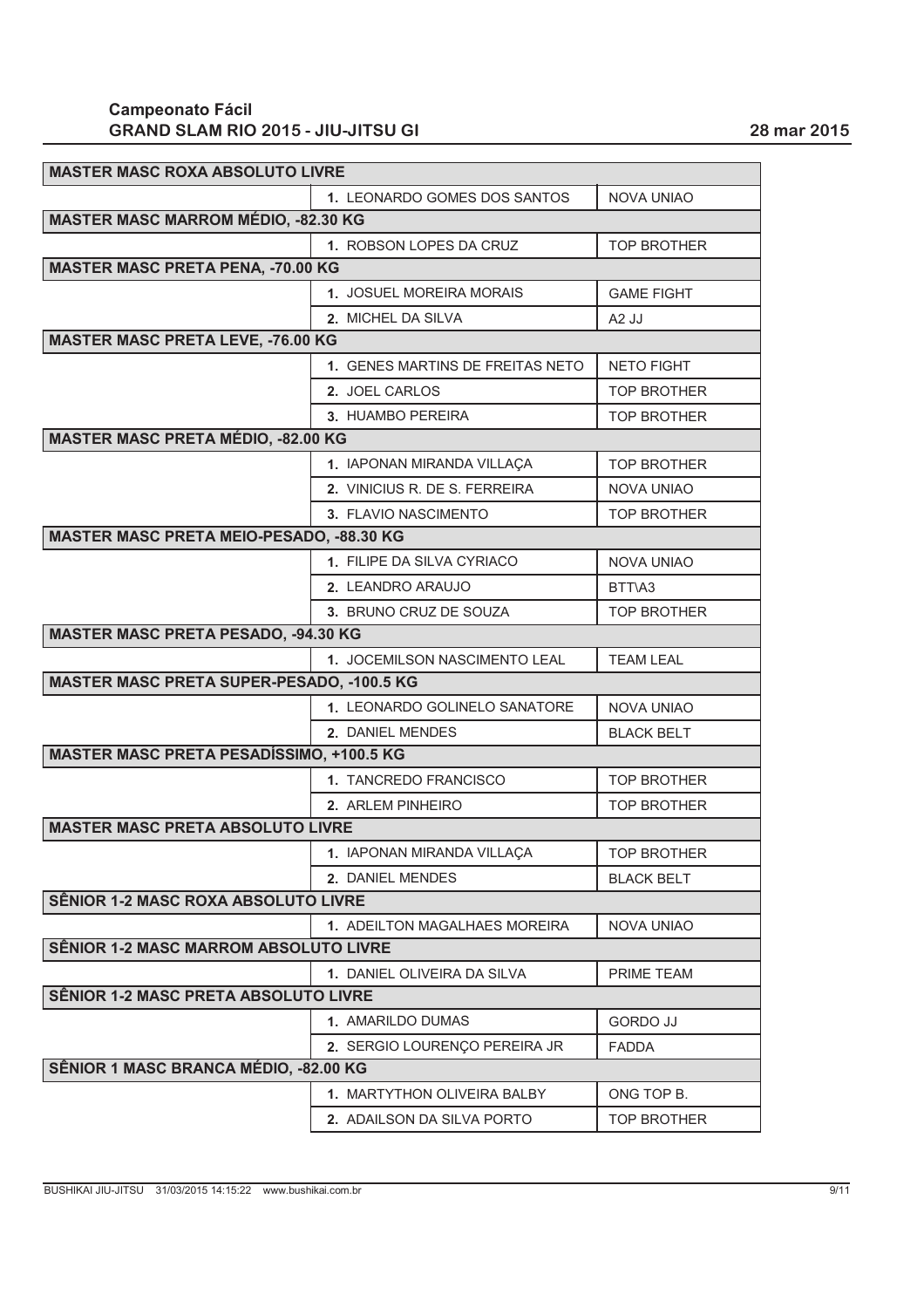| SËNIOR 1 MASC BRANCA MEIO-PESADO, -88.30 KG  |                                   |                     |
|----------------------------------------------|-----------------------------------|---------------------|
|                                              | 1. ANTONIO CARLOS SANTOS FELIPE   | <b>PITBULL</b>      |
|                                              | 2. CRISTIANO JOSE ROSARIO DE PAUL | <b>PRVT</b>         |
| SÊNIOR 1 MASC BRANCA PESADO, -94.30 KG       |                                   |                     |
|                                              | 1. ROBERCI LEOLINDO ROSA          | <b>NOVA UNIAO</b>   |
| SÊNIOR 1 MASC AZUL PENA, -70.00 KG           |                                   |                     |
|                                              | 1. PEDRO FRANCISCO DA ROCHA NET   | <b>MACUCO TEAM</b>  |
| SÊNIOR 1 MASC AZUL PESADO, -94.30 KG         |                                   |                     |
|                                              | 1. GUSTAVO ALEXANDRE DE SOUZA R.  | <b>PAULOBARROSO</b> |
|                                              | 2. RICARDO CAVALCANTE KAFURI      | <b>TOP BROTHER</b>  |
|                                              | 3. WEMERSON CARREIRA LIMA         | <b>GRACIE HUMAI</b> |
| SÊNIOR 1 MASC AZUL PESADÍSSIMO, +100.5 KG    |                                   |                     |
|                                              | 1. REGINALDO DA SILVA             | <b>TOP BROTHER</b>  |
| SÊNIOR 1 MASC ROXA PENA, -70.00 KG           |                                   |                     |
|                                              | 1. WILLIAM OLIVEIRA DE SOUZA      | <b>TOP BROTHER</b>  |
| SÊNIOR 1 MASC ROXA MÉDIO, -82.30 KG          |                                   |                     |
|                                              | 1. CARLOS AUGUSTO ROSA MOURA      | <b>TOP BROTHER</b>  |
| SÊNIOR 1 MASC ROXA PESADO, -94.30 KG         |                                   |                     |
|                                              | 1. ANDERSON ALVES RODRIGUES       | <b>NOVA UNIAO</b>   |
|                                              | 2. ADEILTON MAGALHAES MOREIRA     | <b>NOVA UNIAO</b>   |
| SÊNIOR 1 MASC MARROM MÉDIO, -82.30 KG        |                                   |                     |
|                                              | 1. ANTONIO FERREIRA BEZERRA       | <b>GAME FIGHT</b>   |
|                                              | 2. DANIEL OLIVEIRA DA SILVA       | PRIME TEAM          |
| SÊNIOR 1 MASC MARROM SUPER-PESADO, -100.5 KG |                                   |                     |
|                                              | 1. MARCIO LINO FERREIRA           | <b>TOP BROTHER</b>  |
| SÊNIOR 1 MASC PRETA LEVE, -76.00 KG          |                                   |                     |
|                                              | 1. JOSE OSIRIS DE OLIVEIRA        | <b>TOP BROTHER</b>  |
| SÊNIOR 1 MASC PRETA MEIO-PESADO, -88.30 KG   |                                   |                     |
|                                              | 1. CHARLES HARRIS                 | <b>TOP BROTHER</b>  |
|                                              | 2. SERGIO LOURENÇO PEREIRA JR     | <b>FADDA</b>        |
|                                              | 3. ALEXANDRE ARCANJO              | <b>TOP BROTHER</b>  |
| SÊNIOR 1 MASC PRETA PESADO, -94.30 KG        |                                   |                     |
|                                              | 1. EDUARDO SOUZA                  | <b>GAME FIGHT</b>   |
|                                              | 2. EDWARD BRITO REIS JUNIOR       | <b>MACUCO TEAM</b>  |
| SÊNIOR 1 MASC PRETA PESADÍSSIMO, +100.5 KG   |                                   |                     |
|                                              | 1. AMARILDO DUMAS                 | <b>GORDO JJ</b>     |
|                                              | 2. LEONARDO DE ABREU              | <b>SID JACINTHO</b> |
| SÊNIOR 2 MASC BRANCA LEVE, -76.00 KG         |                                   |                     |
|                                              | 1. PAULO SERGIO FERNANDES TEIXEI  | <b>ELOI FIGHT</b>   |
| SÊNIOR 2 MASC BRANCA MEIO-PESADO, -88.30 KG  |                                   |                     |
|                                              | 1. LUIZ CARLOS SANTOS COSTA       | <b>TOP BROTHER</b>  |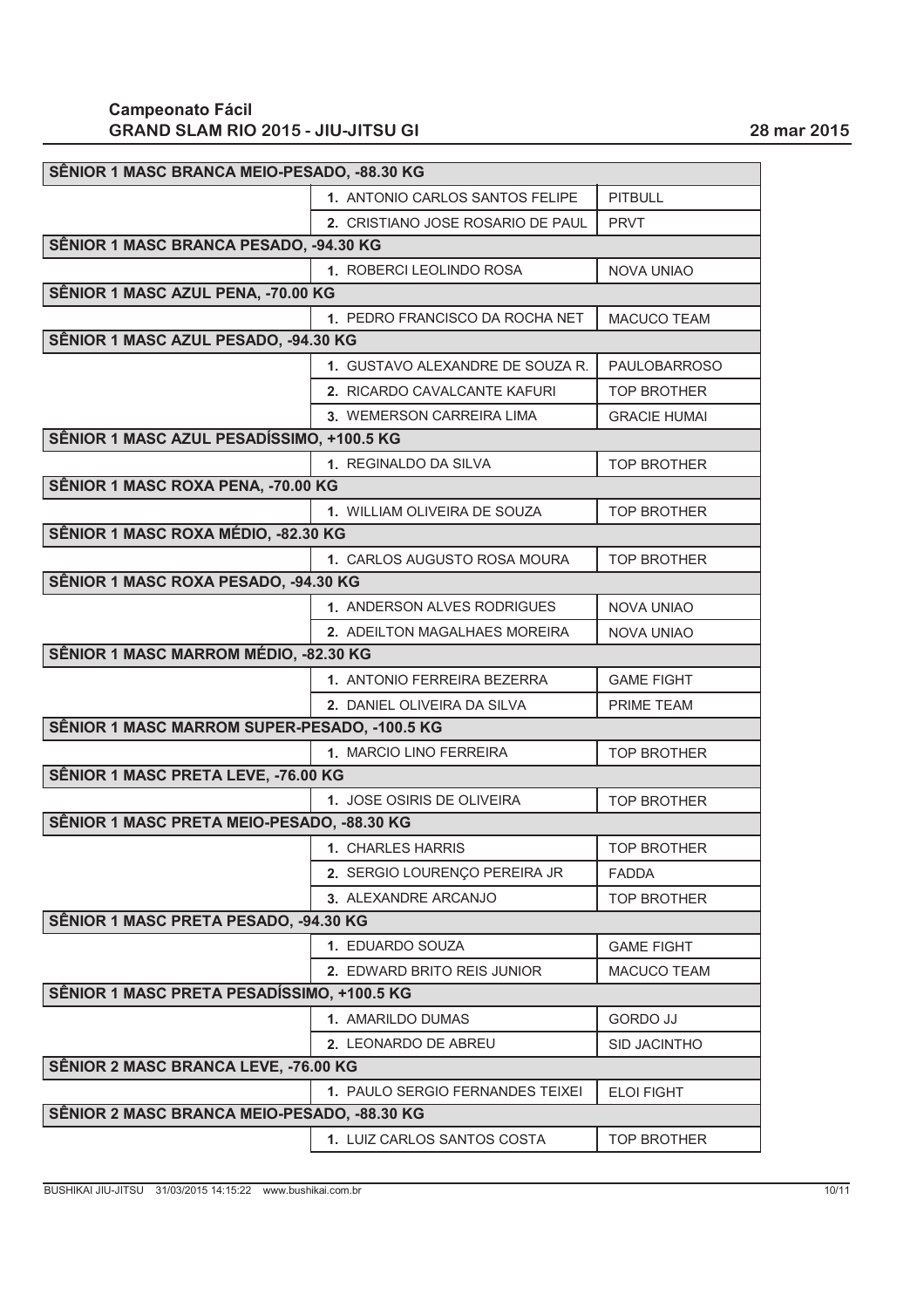| SÊNIOR 2 MASC AZUL SUPER-PESADO, -100.5 KG |                                |                    |
|--------------------------------------------|--------------------------------|--------------------|
|                                            | 1. JORGE GOMES                 | <b>TOP BROTHER</b> |
| SÊNIOR 2 MASC MARROM PENA, -70.00 KG       |                                |                    |
|                                            | 1. ALVARO AUGUSTO BARBOSA NUNE | <b>NOVA UNIAO</b>  |
| SÊNIOR 2 MASC MARROM LEVE, -76.00 KG       |                                |                    |
|                                            | 1. MARCOS BENTO RODRIGUES      | <b>TOP BROTHER</b> |
| SÊNIOR 2 MASC PRETA MEIO-PESADO, -88.30 KG |                                |                    |
|                                            | 1. JOSE HONORIO                | <b>TOP BROTHER</b> |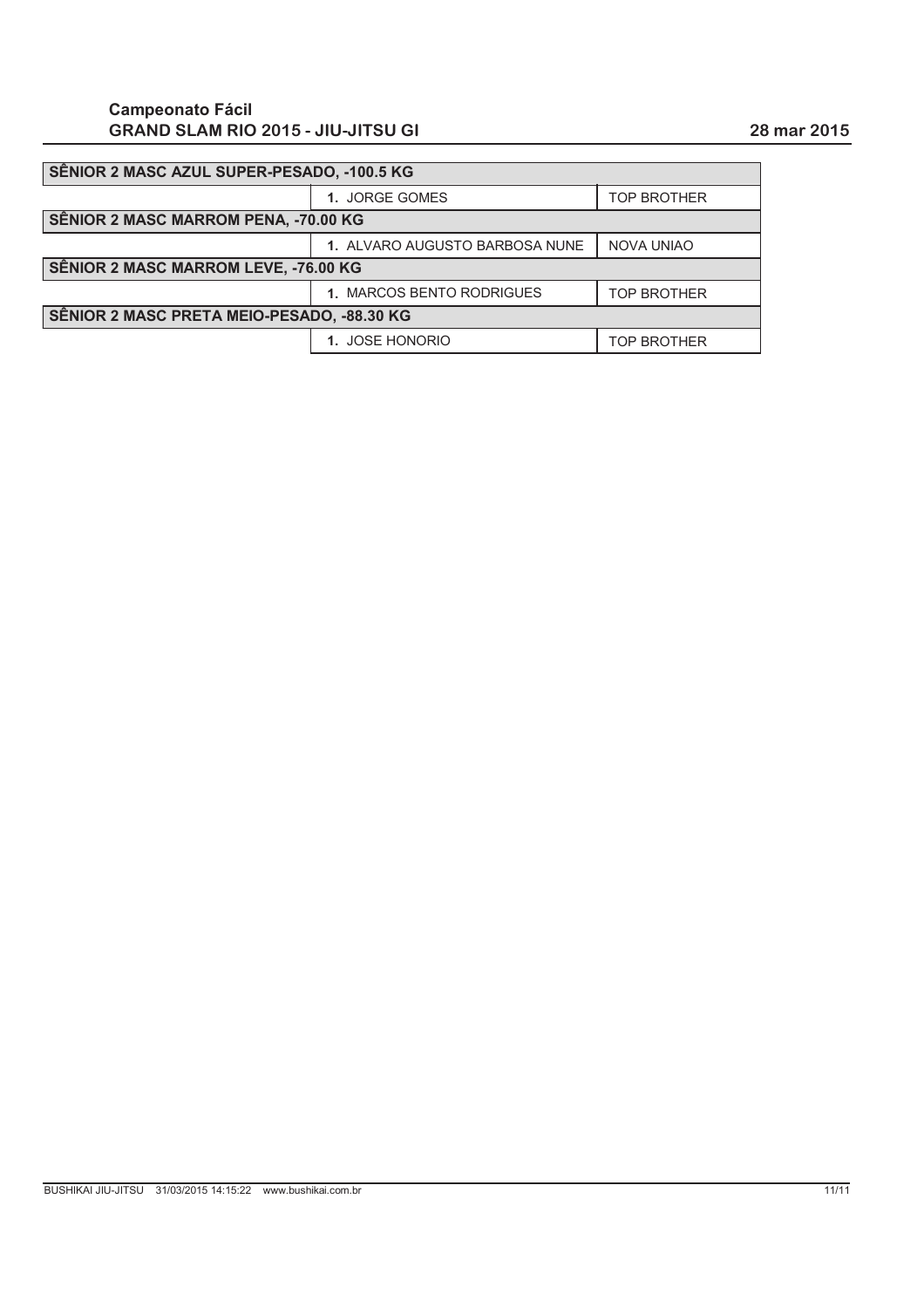# **GRAND SLAM RIO 2015 - SUBMISSION NO GI**

**Clube Canto do Rio - Niterói, RJ, 28 mar 2015**

| INF-JUV 12-13 FEM AMA-LARANJ-VERDE PESADÍSSIMO, +51.00 KG   |                                       |                     |
|-------------------------------------------------------------|---------------------------------------|---------------------|
|                                                             | 1. MARIA LAURA MARCELINO FELIPE       | <b>PITBULL</b>      |
| INF-JUV 12-13 MASC AMA-LARANJ-VERDE SUPER-PESADO, -63.50 KG |                                       |                     |
|                                                             | 1. ANIELO TORRES TAMBASCO             | <b>PITBULL</b>      |
| INF-JUV 12-13 MASC AMA-LARANJ-VERDE PESADÍSSIMO, +63.50 KG  |                                       |                     |
|                                                             | 1. LUCA DA SILVEIRA PARISI DE MELO    | <b>PITBULL</b>      |
| JUVENIL 16 E 17 MASC BRANCA LEVE, -69.00 KG                 |                                       |                     |
|                                                             | 1. LUCAS DE LIMA DA FONSECA           | <b>JACARE</b>       |
| JUVENIL 16 E 17 MASC AZUL MÉDIO, -74.00 KG                  |                                       |                     |
|                                                             | 1. GIOVANNI RIBEIRO BRUNDO            | <b>ALLIANCE</b>     |
| JUVENIL 16 E 17 MASC AZUL PESADO, -84.30 KG                 |                                       |                     |
|                                                             | 1. ARTHUR DA SILVA M. DE MOURA        | <b>JACARE</b>       |
| ADULTO FEM AZUL PENA, -58.50 KG                             |                                       |                     |
|                                                             | 1. AMANDA TORRES SARDINHA             | <b>NOVA UNIAO</b>   |
| ADULTO MASC BRANCA PENA, -70.00 KG                          |                                       |                     |
|                                                             | 1. ROGER GUIMARAES DA SILVA           | <b>FADDA</b>        |
|                                                             | 2. JOEL SILVA MEIRELES                | <b>JACARE</b>       |
| ADULTO MASC BRANCA LEVE, -76.00 KG                          |                                       |                     |
|                                                             | 1. LUCAS GONÇALVES FERREIRA           | <b>PITBULL</b>      |
|                                                             | 2. PHILIPE GREGORIA DA SILVA          | <b>JACARE</b>       |
| ADULTO MASC BRANCA MÉDIO, -82.30 KG                         |                                       |                     |
|                                                             | 1. VITOR ESTEVAM DE MELLO SOUZA       | <b>TEAMNOGUEIRA</b> |
|                                                             | 2. LUIZ PAULO ALVES DE RESENDE        | <b>PITBULL</b>      |
|                                                             | 3. ANTONY JOSE DO N. PEREIRA          | <b>JACARE</b>       |
| ADULTO MASC BRANCA MEIO-PESADO, -88.30 KG                   |                                       |                     |
|                                                             | 1. ANTONY JOSE DO N. PEREIRA          | <b>JACARE</b>       |
| ADULTO MASC BRANCA ABSOLUTO LIVRE                           |                                       |                     |
|                                                             | 1. VITOR ESTEVAM DE MELLO SOUZA       | <b>TEAMNOGUEIRA</b> |
|                                                             | <b>2. LUIZ PAULO ALVES DE RESENDE</b> | <b>PITBULL</b>      |
| ADULTO MASC AZUL GALO, -57.50 KG                            |                                       |                     |
|                                                             | 1. DANILO C. TAVARES                  | LABJJ               |
| ADULTO MASC AZUL PLUMA, -64.00 KG                           |                                       |                     |
|                                                             | 1. ANDRE TORRES                       | <b>GAME FIGHT</b>   |
| ADULTO MASC AZUL PENA, -70.00 KG                            |                                       |                     |
|                                                             | <b>1. KHALIBULLA MANSUR</b>           | <b>ALLIANCE</b>     |
|                                                             | 2. WESLEI GOMES DIAS                  | CHARLIE B.          |
|                                                             | 3. IGOR LEONARDO DA SILVA             | <b>TOP BROTHER</b>  |
| ADULTO MASC AZUL LEVE, -76.00 KG                            |                                       |                     |
|                                                             | 1. FELIPE LIMA DINIZ                  | <b>TOP BROTHER</b>  |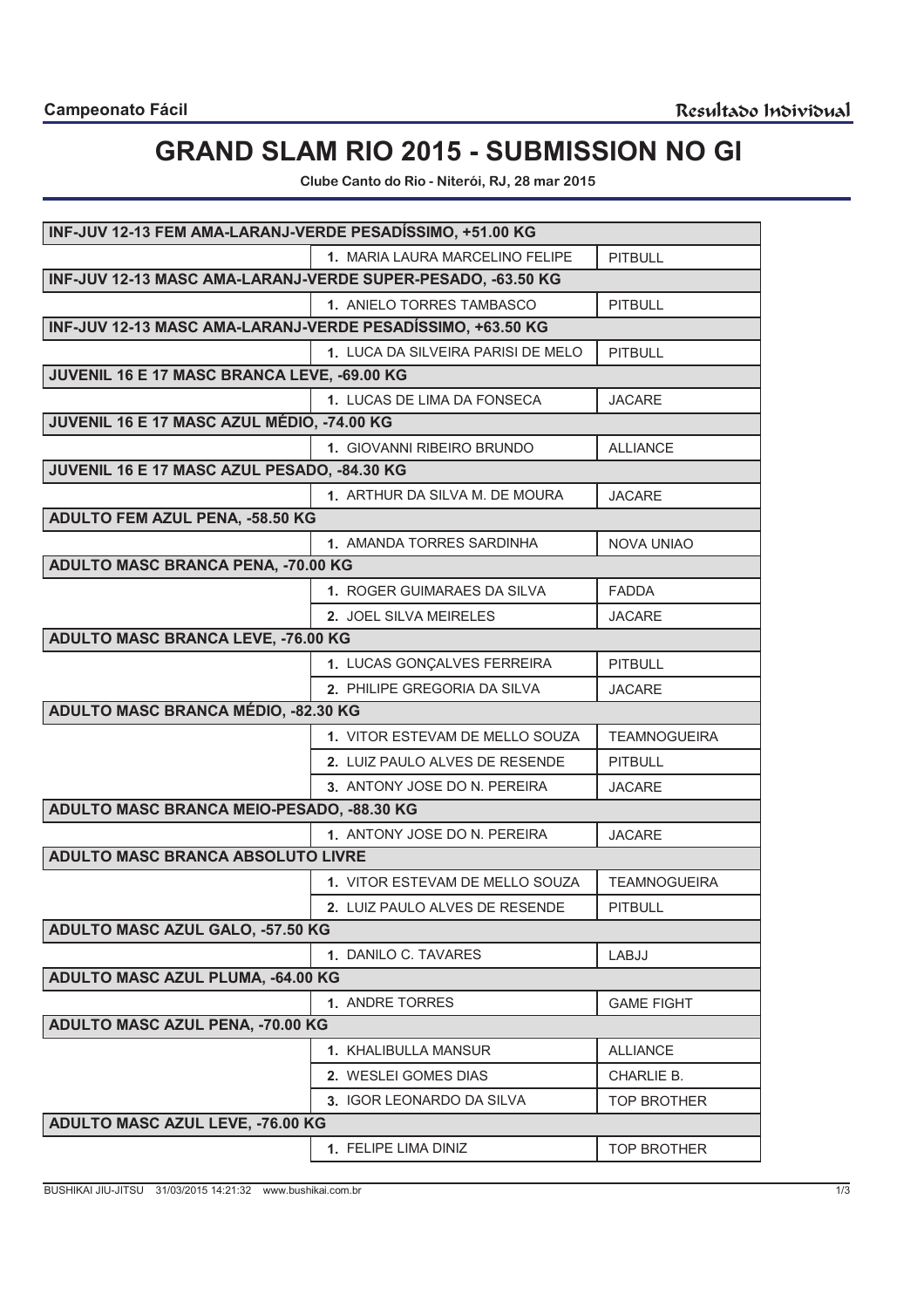### **GRAND SLAM RIO 2015 - SUBMISSION NO GI 28 mar 2015 Campeonato Fácil**

| ADULTO MASC AZUL MÉDIO, -82.30 KG               |                                 |                    |  |
|-------------------------------------------------|---------------------------------|--------------------|--|
|                                                 | 1. EDUARDO TRINDADE DE JESUS    | <b>TEAM XILIKE</b> |  |
|                                                 | 2. ANDRE LUIZ BRASIL BARBOSA    | <b>TEAM XILIKE</b> |  |
| ADULTO MASC AZUL PESADO, -94.30 KG              |                                 |                    |  |
|                                                 | 1. MIGUEL MARINHO DOS SANTOS P. | EPJJ               |  |
| ADULTO MASC ROXA PENA, -70.00 KG                |                                 |                    |  |
|                                                 | 1. PAULO RICARDO SA             | <b>NETO FIGHT</b>  |  |
| ADULTO MASC ROXA MEIO-PESADO, -88.30 KG         |                                 |                    |  |
|                                                 | 1. JHONATAN MENEZES             | <b>TOP BROTHER</b> |  |
| ADULTO MASC ROXA PESADO, -94.30 KG              |                                 |                    |  |
|                                                 | 1. LEANDRO DA SILVA RAMOS       | <b>PITBULL</b>     |  |
| ADULTO MASC PRETA MÉDIO, -82.30 KG              |                                 |                    |  |
|                                                 | 1. RICARDO PINTO NOGUEIRA II    | DE LA RIVA         |  |
|                                                 | 2. GUILHERME MARCONI COSTA      | <b>JACARE</b>      |  |
| ADULTO MASC PRETA MEIO-PESADO, -88.30 KG        |                                 |                    |  |
|                                                 | 1. MOISES FERNANDES CAVALCANTE  | <b>IBIA</b>        |  |
| ADULTO MASC PRETA SUPER-PESADO, -100.5 KG       |                                 |                    |  |
|                                                 | 1. RAPHAEL DE SOUZA NOBREGA     | <b>TOP BROTHER</b> |  |
| ADULTO MASC PRETA ABSOLUTO LIVRE                |                                 |                    |  |
|                                                 | 1. CARLOS ALEXANDRE             | <b>TOP BROTHER</b> |  |
| <b>MASTER MASC BRANCA PESADO, -94.00 KG</b>     |                                 |                    |  |
|                                                 | 1. RAFAEL DA ROCHA              | <b>TOP BROTHER</b> |  |
| <b>MASTER MASC ROXA MEIO-PESADO, -88.30 KG</b>  |                                 |                    |  |
|                                                 | 1. RONALDO CARVALHO             | <b>CBT</b>         |  |
| <b>MASTER MASC ROXA SUPER-PESADO, -100.5 KG</b> |                                 |                    |  |
|                                                 | 1. CLEVERSON LUIS               | <b>TOP BROTHER</b> |  |
| <b>MASTER MASC ROXA ABSOLUTO LIVRE</b>          |                                 |                    |  |
|                                                 | <b>1. CLEVERSON LUIS</b>        | <b>TOP BROTHER</b> |  |
| <b>MASTER MASC PRETA LEVE, -76.00 KG</b>        |                                 |                    |  |
|                                                 | 1. ALESSANDRO GALAMBA           | <b>CBT</b>         |  |
| <b>SÊNIOR 1-2 MASC MARROM ABSOLUTO LIVRE</b>    |                                 |                    |  |
|                                                 | 1. DANIEL OLIVEIRA DA SILVA     | PRIME TEAM         |  |
| SÊNIOR 1 MASC AZUL MEIO-PESADO, -88.30 KG       |                                 |                    |  |
|                                                 | 1. LEONARDO RAMOS NASCIMENTO    | CHARLIE B.         |  |
|                                                 | 2. ODENIR DIAS                  | <b>TOP BROTHER</b> |  |
| SÊNIOR 1 MASC ROXA PENA, -70.00 KG              |                                 |                    |  |
|                                                 | 1. DANIEL SEBASTIAO             | CBT                |  |
| SÊNIOR 1 MASC ROXA MÉDIO, -82.30 KG             |                                 |                    |  |
|                                                 | <b>1. WALLACE L. FREITAS</b>    | <b>JACARE</b>      |  |
|                                                 | 2. REGINALDO XAVIER             | CBT                |  |
| SÊNIOR 1 MASC ROXA PESADÍSSIMO, +100.5 KG       |                                 |                    |  |
|                                                 | 1. CLAUDEIR LIMA                | <b>CBT</b>         |  |

BUSHIKAI JIU-JITSU 31/03/2015 14:21:32 www.bushikai.com.br 2/3